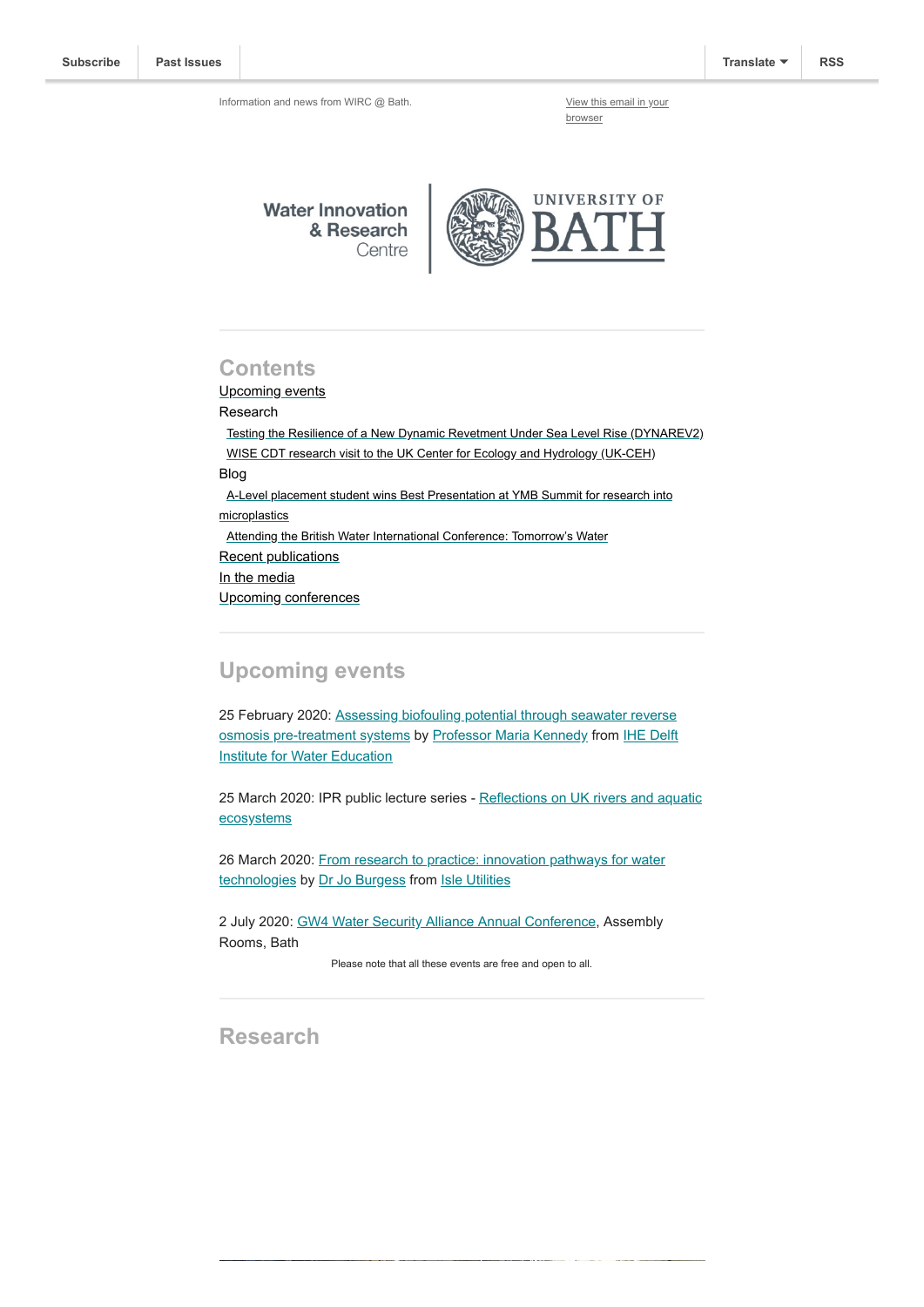

# <span id="page-1-0"></span>**Testing the Resilience of a New Dynamic** [Revetment Under Sea Level Rise \(DYNAREV2\)](http://blogs.bath.ac.uk/water/2020/01/13/a-further-laboratory-experiment-into-dynamic-coastal-protection-testing-the-resilience-of-a-new-dynamic-revetment-under-sea-level-rise-dynarev2/)

[Dr Chris Blenkinsopp](https://researchportal.bath.ac.uk/en/persons/chris-blenkinsopp) and [WISE CDT](http://wisecdt.org.uk/) student Ollie Foss were involved in a recent experiment into dynamic coastal protection: following the success of the [DYNAREV](https://www.bath.ac.uk/projects/dynamic-coastal-protection-resilience-of-dynamic-revetments-under-slr-dynarev/) experiment in the summer of 2017, a second Bath-led laboratory experiment on a low cost style of dynamic revetment was carried out in collaboration with researchers from institutions in both Europe and Brazil, supported by GCRF funding. Both experiments were carried out in the 300m Großer Wellenkanal (GWK) flume based in Hannover.



# <span id="page-1-1"></span>[WISE CDT research visit to the UK Centre for](http://blogs.bath.ac.uk/water/2020/01/15/andy-barnes-research-visit-to-the-uk-center-for-ecology-and-hydrology-uk-ceh/) Ecology and Hydrology (UK-CEH)

Andy Barnes, a WISE CDT Cohort 4 student, recently returned from a three[month research visit \(October to December 2019\) to the UK Centre for Ecology](https://www.ceh.ac.uk/) and Hydrology (UK-CEH). The goal of this visit was to collaborate with senior hydrologist Dr Cecilia Svensson in the use of advanced machine learning techniques to identify the atmospheric conditions leading to extreme rainfall events in Great Britain.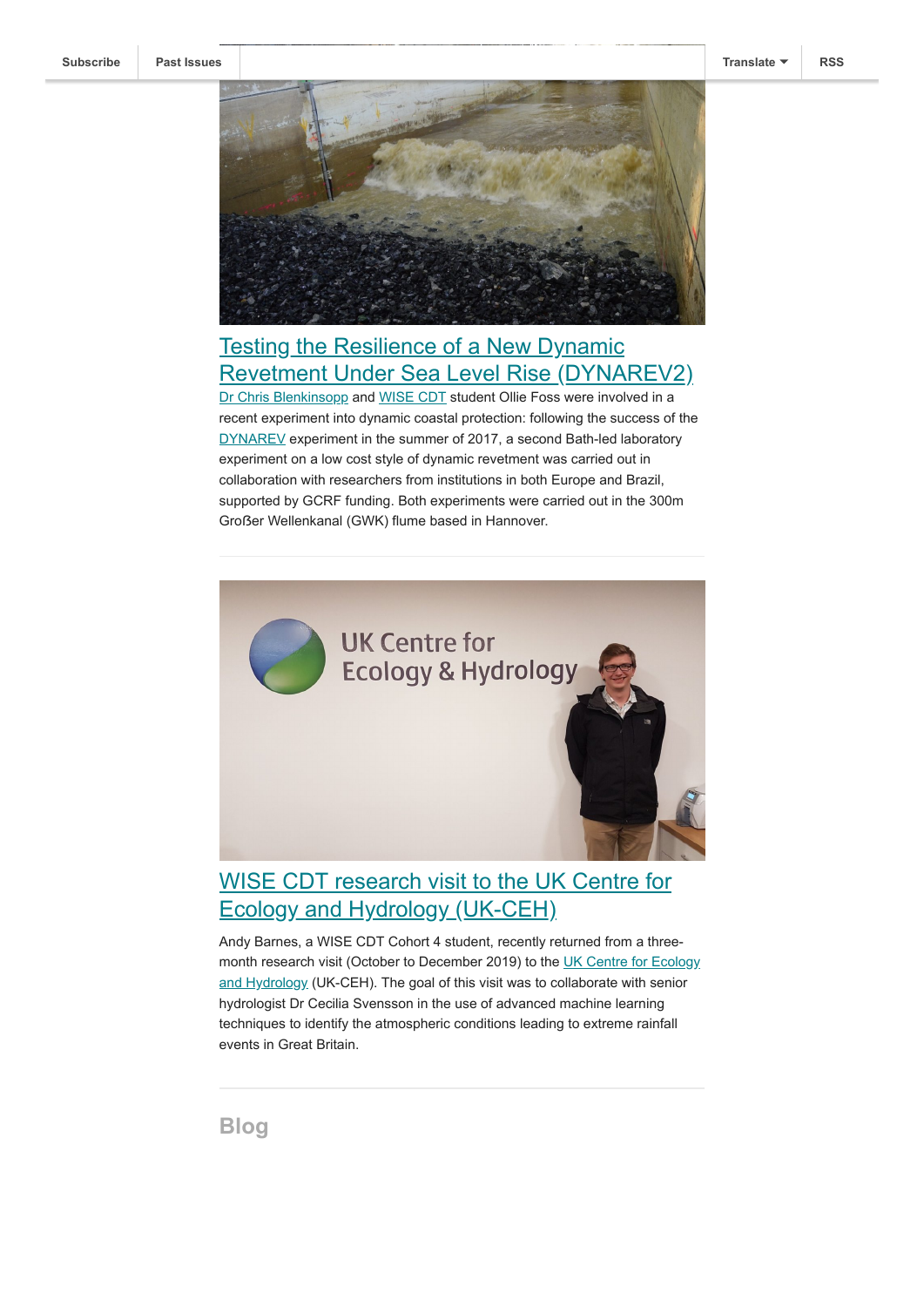

### <span id="page-2-0"></span>A-Level placement student wins Best [Presentation at YMB Summit for research into](http://blogs.bath.ac.uk/water/2020/01/14/a-level-placement-student-wins-best-presentation-at-ymb-summit-the-rise-and-sinking-velocities-of-different-types-of-microplastic-particles/) microplastics

Last summer, [WEIR](https://www.bath.ac.uk/research-groups/research-unit-for-water-environment-and-infrastructure-resilience/) (Research Unit for Water, Environment and Infrastructure Resilience) hosted Alex Gibb for her A-Level work experience placement where she researched the rise and sinking velocities of different types of microplastic particles. Alex presented the outcome of her experiment at the 2019 Young Marine Biologists' Summit at the Marine Biological Association, Plymouth, in December and went on to win Best Presentation of the conference.



# <span id="page-2-1"></span>[Attending the British Water International](http://blogs.bath.ac.uk/water/2020/01/31/attending-the-british-water-international-conference-tomorrows-water/) Conference: Tomorrow's Water

Viviane Runa, PhD student within CSCT, was invited to attend the British Water International Conference themed "Tomorrow's Water" in November 2019. Her [invitation to the conference followed from her prize-winning presentation at the](https://www.bath.ac.uk/announcements/untapped-potential-harvesting-bioplastics-from-wastewater/) 20th UK Young Water Professionals Conference in June. Viviane also moderated a round table under the topic "Micropollutants and Microplastics in our Waterways".

#### **Recent publications**

• [Rapid and on-site simultaneous electrochemical detection of copper, lead](https://doi.org/10.1016/j.snb.2019.127620) and mercury in the Amazon river. *Bernalte Morgado E, Wenk J, Estrela P, Avila A, Arevalo S, Perez J & Di Lorenzo M, 2019.*